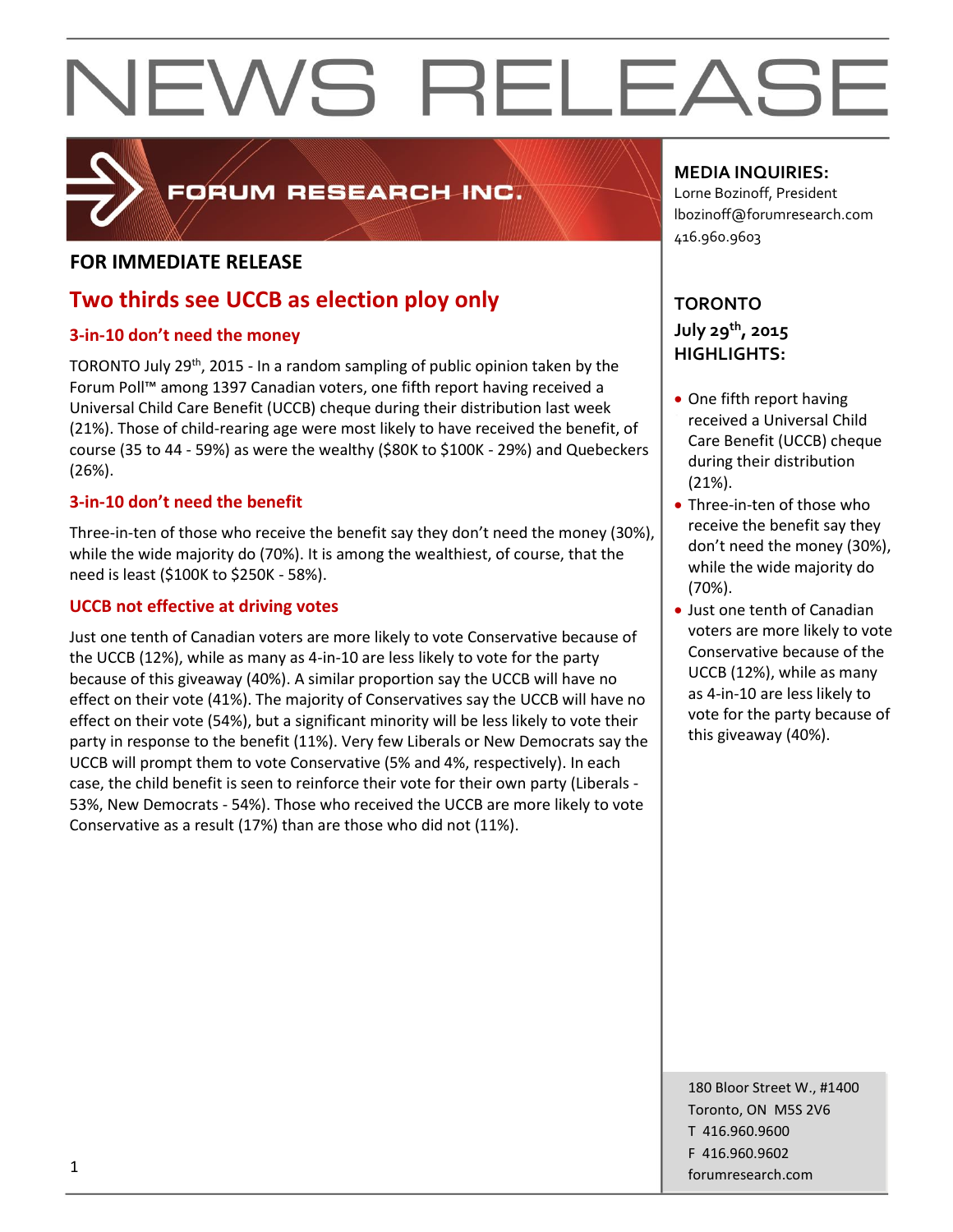

#### FORUM RESEARCH INC.

#### **Two thirds see UCCB as vote-buying election ploy**

The wide majority of voters, two thirds, see the UCCB as an election ploy to buy votes (63%) rather than a genuine attempt to help parents with children (26%). While 6-in-10 Conservatives see it as a genuine attempt to help parents (61%), almost a quarter see it as vote buying (23%). The Liberals (75%) and, especially, the NDP (85%) are much more likely to see the UCCB as an election giveaway. Those who received the UCCB are no less likely to see it as an election ploy than those who did not.

"For a big effort, and a huge spend, it looks like the Conservative Party isn't getting as much bang for their baby bucks as they counted on. Our polling has shown their numbers up this week since the cheques were distributed, but few ascribe their newfound enthusiasm for the Conservatives to what it appears voters think is found money, conveniently arriving just before an election," said Forum Research President, Dr. Lorne Bozinoff.

Lorne Bozinoff, Ph.D. is the president and founder of Forum Research. He can be reached at [lbozinoff@forumresearch.com](mailto:lbozinoff@forumresearch.com) or at (416) 960-9603.

#### **MEDIA INQUIRIES:**

Lorne Bozinoff, President lbozinoff@forumresearch.com 416.960.9603

#### **TORONTO July 29th, 2015 HIGHLIGHTS:**

- The wide majority of voters, two thirds, see the UCCB as an election ploy to buy votes (63%) rather than a genuine attempt to help parents with children (26%).
- "For a big effort, and a huge spend, it looks like the Conservative Party isn't getting as much bang for their baby bucks as they counted on. Our polling has shown their numbers up this week since the cheques were distributed, but few ascribe their newfound enthusiasm for the Conservatives to what it appears voters think is found money, conveniently arriving just before an election," said Forum Research President, Dr. Lorne Bozinoff.

180 Bloor Street W., #1400 Toronto, ON M5S 2V6 T 416.960.9600 F 416.960.9602 example to the contract of the contract of the contract of the contract of the contract of the contract of the contract of the contract of the contract of the contract of the contract of the contract of the contract of the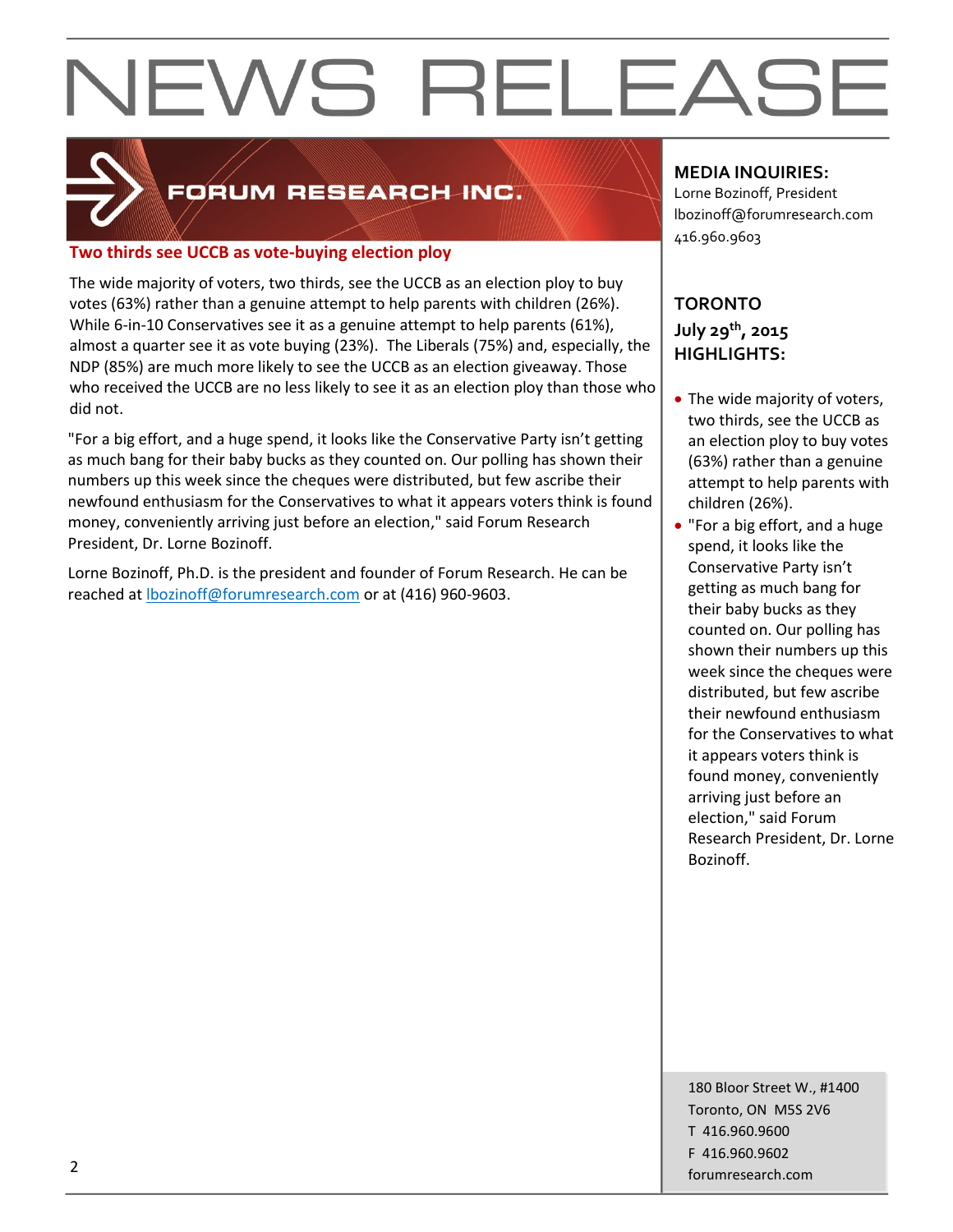### FORUM RESEARCH INC.

#### **Methodology**

The Forum Poll™ was conducted by Forum Research with the results based on an interactive voice response telephone survey of 1397 randomly selected Canadians 18 years of age or older. The poll was conducted on July 27-28<sup>th</sup>, 2015.

Results based on the total sample are considered accurate +/- 3%, 19 times out of 20. Subsample results will be less accurate. Margins of error for subsample (such as age, gender) results are available at [www.forumresearch.com/samplestim.asp](http://www.forumresearch.com/samplestim.asp)

Where appropriate, the data has been statistically weighted by age, region, and other variables to ensure that the sample reflects the actual population according to the latest Census data.

This research is not necessarily predictive of future outcomes, but rather, captures opinion at one point in time. Forum Research conducted this poll as a public service and to demonstrate our survey research capabilities. Forum houses its poll results in the Data Library of the Department of Political Science at the University of Toronto.

With offices across Canada and around the world, 100% Canadian-owned Forum Research is one of the country's leading survey research firms. This Forum Poll™and other polls may be found at Forum's poll archive at [www.forumresearch.com/polls.asp](http://www.forumresearch.com/polls.asp)

#### **MEDIA INQUIRIES:**

Lorne Bozinoff, President lbozinoff@forumresearch.com 416.960.9603

**TORONTO July 29th, 2015**

180 Bloor Street W., #1400 Toronto, ON M5S 2V6 T 416.960.9600 F 416.960.9602 for the contract of the contract of the contract of the contract of the contract of the contract of the contract of the contract of the contract of the contract of the contract of the contract of the contract of the contra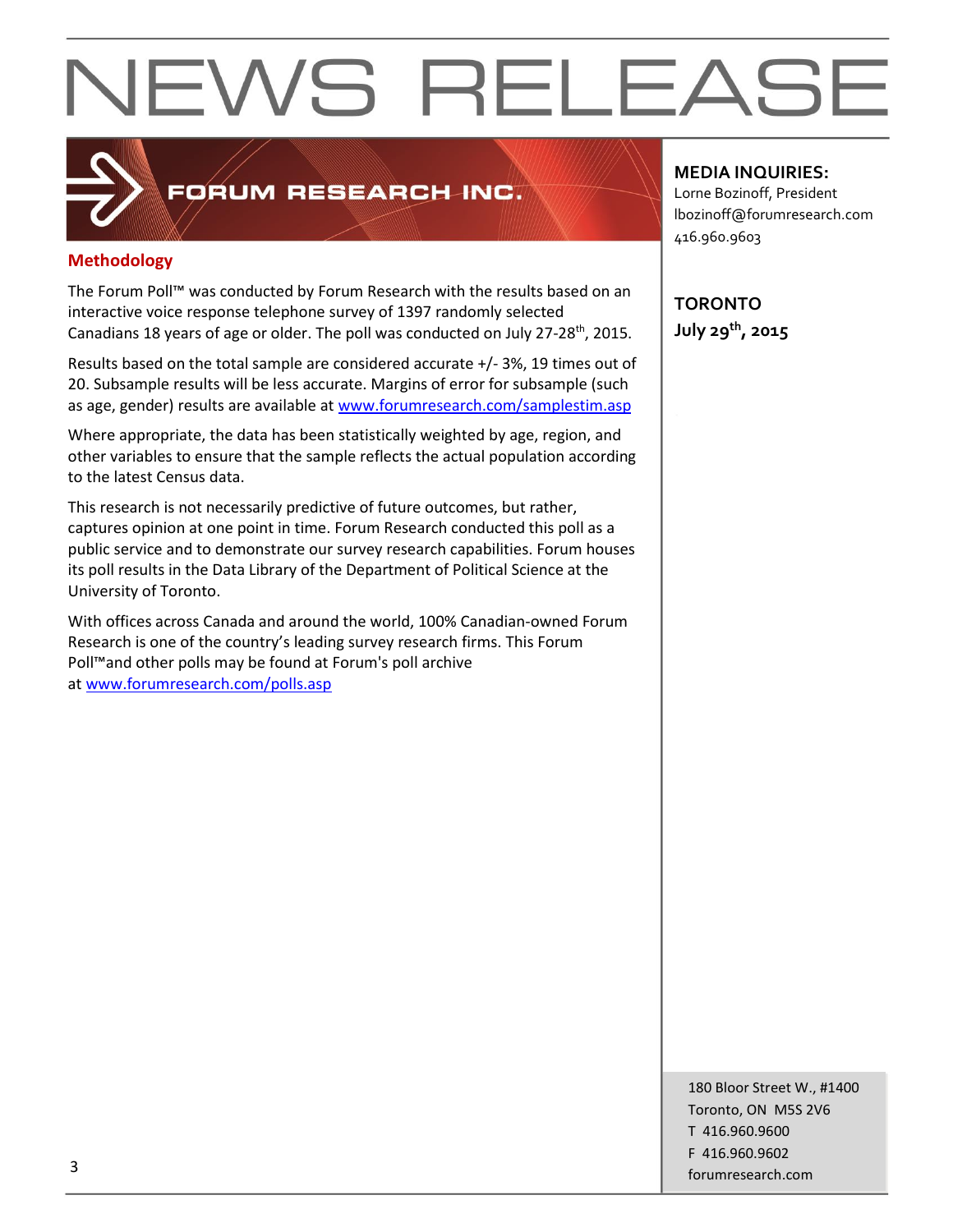### FORUM RESEARCH INC.

#### *UCCB Cheque*

*'Did your household receive a Universal Child Care Benefit, or UCCB cheque last week?'*

#### *[All respondents]*

#### *Age / Gender*

| %          |      |     |     |     |     |     |     | Total   18-34   35-44   45-54   55-64   65+   Male   Female |
|------------|------|-----|-----|-----|-----|-----|-----|-------------------------------------------------------------|
| Sample     | 1397 | 270 | 166 | 227 | 349 | 385 | 769 | 628                                                         |
| Yes        |      | 31  | 59  | 34  |     |     | 20  | 22                                                          |
| <b>No</b>  | 74   | 61  | 36  | 60  | 91  | 94  | 75  | 73                                                          |
| Don't know |      |     |     |     |     |     |     |                                                             |

#### *Region*

| ℅          | Total |     |     |     | Atl   Que   ON   Man/Sask   AB |                |     | BC English | <b>French</b> |
|------------|-------|-----|-----|-----|--------------------------------|----------------|-----|------------|---------------|
| Sample     | 1397  | 111 | 351 | 532 | 101                            | 132            | 170 | 1084       | 313           |
| Yes        | 21    | 19  | 26  | 19  | 18                             | 20             | 22  | 20         | 26            |
| <b>No</b>  | 74    | 81  | 69  | 76  | 78                             | $\prime\prime$ | 74  | 76         | 69            |
| Don't know |       |     |     |     |                                |                |     |            |               |

#### *Federal Vote Preference*

| %          |      | Total   Conservative   Liberal   NDP   Green   Bloc   Other Parties |     |     |    |    |    |
|------------|------|---------------------------------------------------------------------|-----|-----|----|----|----|
| Sample     | 1397 | 420                                                                 | 318 | 423 | 87 | 58 | 45 |
| Yes        | 21   | 20                                                                  | 24  | 20  | 25 | 22 | 18 |
| <b>No</b>  | 74   | 78                                                                  | 71  | 75  | 67 | 72 |    |
| Don't know |      |                                                                     |     |     |    |    |    |

#### *Children*

| %          |      | Total Children - Yes Children - No |      |
|------------|------|------------------------------------|------|
| Sample     | 1397 | 347                                | 1050 |
| Yes        | 21   | 75                                 |      |
| <b>No</b>  | 74   | 20                                 | 92   |
| Don't know |      |                                    |      |

#### **MEDIA INQUIRIES:**

Lorne Bozinoff, President lbozinoff@forumresearch.com 416.960.9603

#### **TORONTO July 29th, 2015**

180 Bloor Street W., #1400 Toronto, ON M5S 2V6 T 416.960.9600 F 416.960.9602 example to the contract of the contract of the contract of the contract of the contract of the contract of the contract of the contract of the contract of the contract of the contract of the contract of the contract of the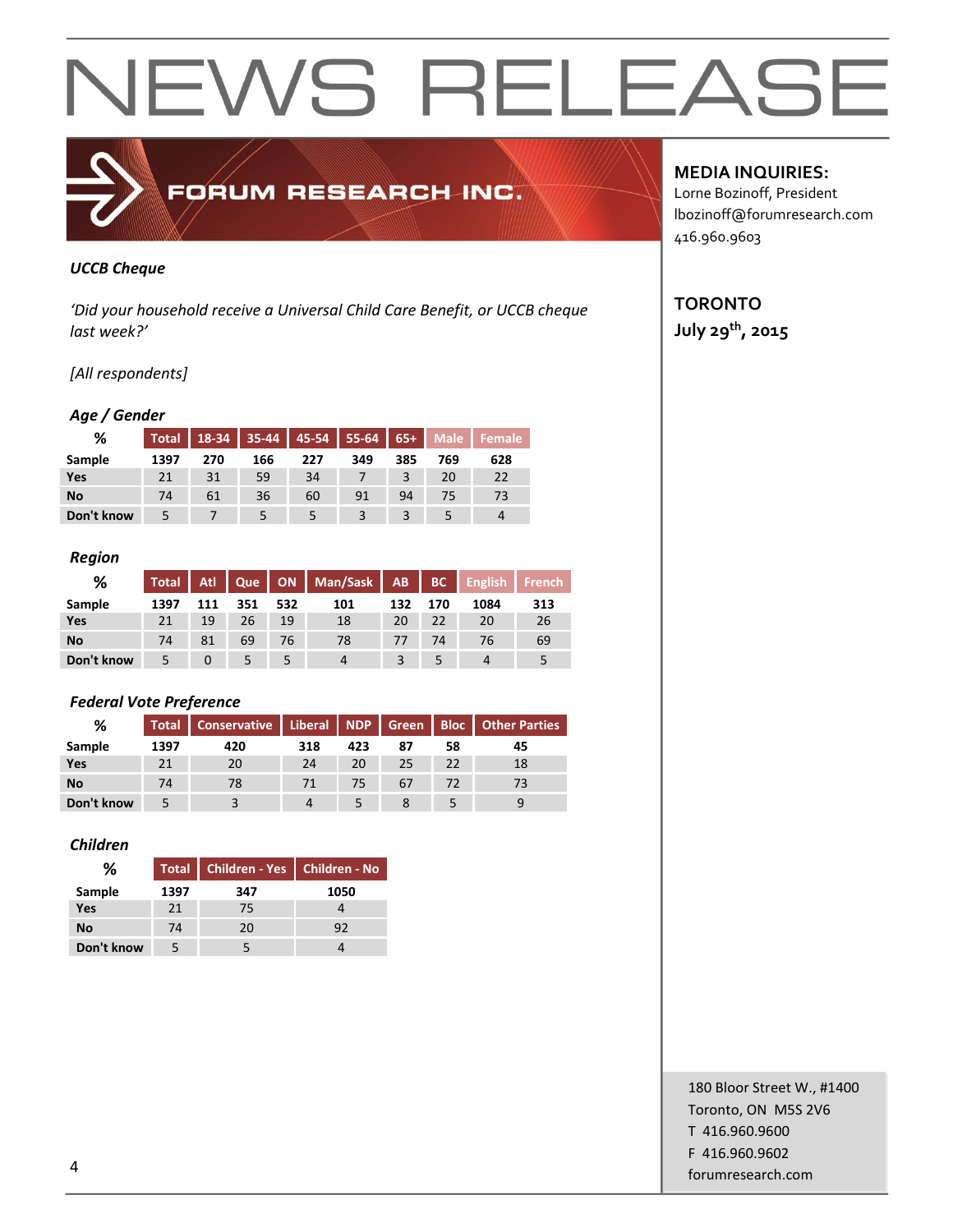

#### *UCCB Cheque: Need for Money*

*'Does your household need this money?'*

*[Received UCCB cheque last week]*

#### *Age / Gender*

| %         |     |    |    |    |    |    |     | Total 18-34 35-44 45-54 55-64 65+ Male Female |
|-----------|-----|----|----|----|----|----|-----|-----------------------------------------------|
| Sample    | 296 | 85 | 98 | 78 | 24 | 11 | 155 | 141                                           |
| Yes       |     | 68 | 70 |    | 67 |    |     |                                               |
| <b>No</b> | 30  | 32 | 30 | 29 | 33 | 27 |     |                                               |

#### *Region*

| %         |    |    |           |     | Total   Atl   Que   ON   Man/Sask   AB   BC   English   French |       |     |     |    |
|-----------|----|----|-----------|-----|----------------------------------------------------------------|-------|-----|-----|----|
| Sample    |    |    | 296 21 91 | 102 | 18                                                             | 27 37 |     | 215 | 81 |
| Yes       | 70 | 76 |           | 61  | 56                                                             | 78    | 70  | 66  | 79 |
| <b>No</b> | 30 | 24 | $-22$     | 39  | 44                                                             | 22    | -30 | 34  |    |

#### *Federal Vote Preference*

| %         |     | Total   Conservative   Liberal   NDP   Green   Bloc   Other Parties |    |    |  |  |
|-----------|-----|---------------------------------------------------------------------|----|----|--|--|
| Sample    | 296 | 83                                                                  |    | 85 |  |  |
| Yes       |     | 80                                                                  | 68 | 59 |  |  |
| <b>No</b> | 30  |                                                                     | 32 |    |  |  |

#### *Children*

| %      |     | Total   Children - Yes   Children - No |    |
|--------|-----|----------------------------------------|----|
| Sample | 296 | 259                                    | 37 |
| Yes    | 70  | 72                                     | 54 |
| Νo     | 30  | 28                                     | 46 |

**MEDIA INQUIRIES:**

Lorne Bozinoff, President lbozinoff@forumresearch.com 416.960.9603

#### **TORONTO**

**July 29th, 2015**

180 Bloor Street W., #1400 Toronto, ON M5S 2V6 T 416.960.9600 F 416.960.9602 forumresearch.com 5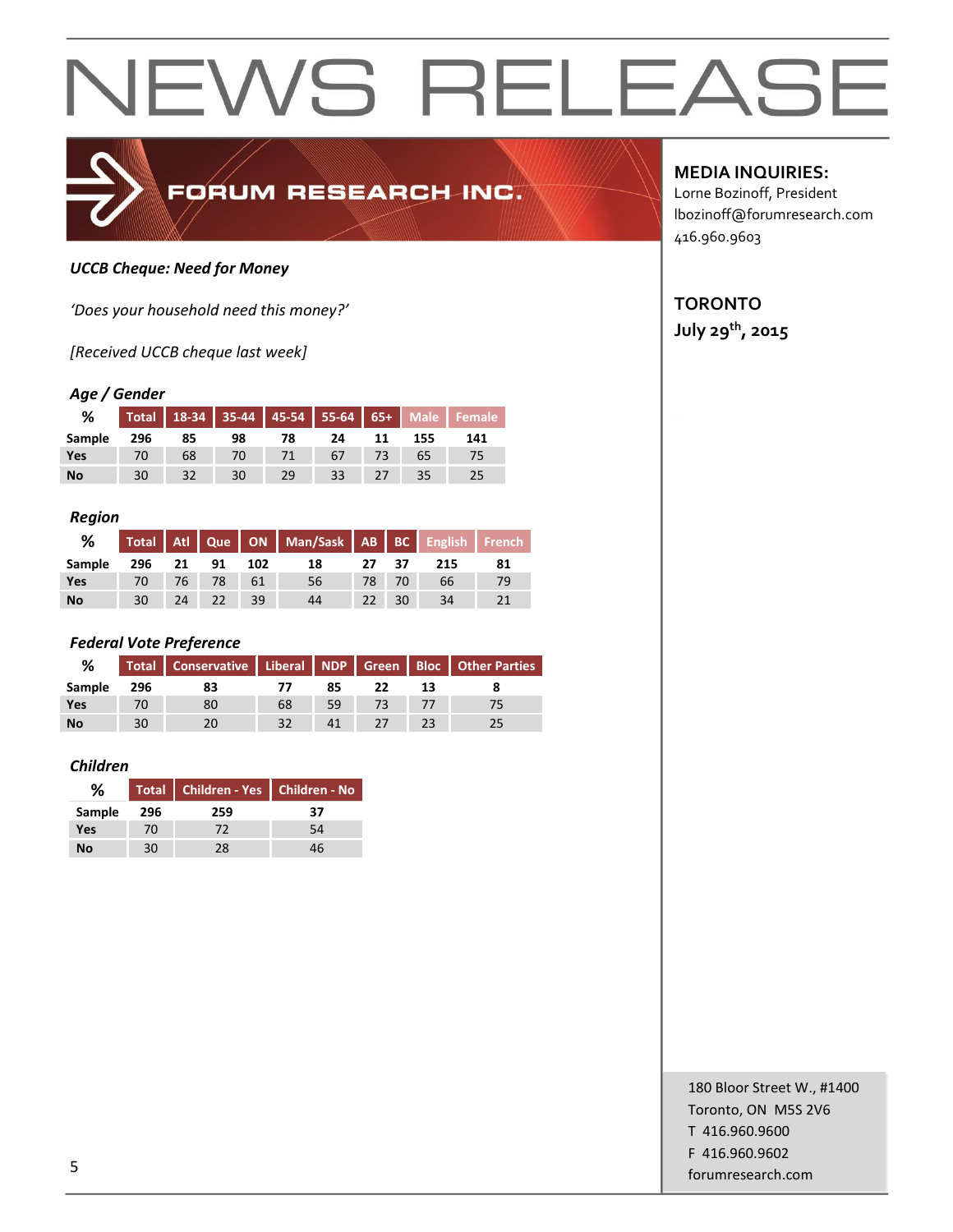### FORUM RESEARCH INC.

#### *UCCB Cheque: Influence on Conservative Vote*

*'Are you more likely, less likely or neither more nor less likely to vote for the Conservatives because of the UCCB?'*

*[All respondents]*

#### *Age / Gender*

| %                                                           | <b>Total</b> | $18-$<br>34 | 35-<br>44 | 45-<br>54 | 55-<br>64 | $65+$ | <b>Male</b> | Female |
|-------------------------------------------------------------|--------------|-------------|-----------|-----------|-----------|-------|-------------|--------|
| Sample                                                      | 1397         | 270         | 166       | 227       | 349       | 385   | 769         | 628    |
| More likely to vote Conservative                            | 12           | 14          | 9         | 11        | 10        | 15    | 11          | 14     |
| Less likely to vote Conservative                            | 40           | 39          | 42        | 33        | 44        | 39    | 40          | 40     |
| Neither more nor less likely to vote<br><b>Conservative</b> | 41           | 40          | 44        | 50        | 39        | 37    | 42          | 39     |
| Don't know                                                  |              |             | 5         | 5         | 7         | 8     |             |        |

| <b>Region</b>                                        |              |     |     |     |          |     |           |                |               |
|------------------------------------------------------|--------------|-----|-----|-----|----------|-----|-----------|----------------|---------------|
| %                                                    | <b>Total</b> | Atl | Que | ON  | Man/Sask | AB  | <b>BC</b> | <b>English</b> | <b>French</b> |
| Sample                                               | 1397         | 111 | 351 | 532 | 101      | 132 | 170       | 1084           | 313           |
| More likely to vote<br>Conservative                  | 12           | 5   | 11  | 15  | 9        | 11  | 13        | 12             | 12            |
| Less likely to vote<br>Conservative                  | 40           | 44  | 44  | 40  | 42       | 30  | 32        | 39             | 44            |
| Neither more nor less likely<br>to vote Conservative | 41           | 44  | 34  | 39  | 44       | 52  | 49        | 43             | 34            |
| Don't know                                           | 7            | 7   | 10  | 5   | 6        | 7   | 6         | 6              | 9             |

| <b>Federal Vote Preference</b>                       |              |                     |         |                |       |             |                                |
|------------------------------------------------------|--------------|---------------------|---------|----------------|-------|-------------|--------------------------------|
| ℅                                                    | <b>Total</b> | <b>Conservative</b> | Liberal | <b>NDP</b>     | Green | <b>Bloc</b> | <b>Other</b><br><b>Parties</b> |
| Sample                                               | 1397         | 420                 | 318     | 423            | 87    | 58          | 45                             |
| More likely to vote<br>Conservative                  | 12           | 29                  | 5       | $\overline{4}$ | 7     | 7           | 13                             |
| Less likely to vote Conservative                     | 40           | 11                  | 53      | 54             | 59    | 48          | 44                             |
| Neither more nor less likely to<br>vote Conservative | 41           | 54                  | 35      | 36             | 30    | 34          | 33                             |
| Don't know                                           | 7            | 6                   | 6       | 6              | 5     | 10          | 9                              |

#### **MEDIA INQUIRIES:**

Lorne Bozinoff, President lbozinoff@forumresearch.com 416.960.9603

#### **TORONTO July 29th, 2015**

180 Bloor Street W., #1400 Toronto, ON M5S 2V6 T 416.960.9600 F 416.960.9602 forumresearch.com 6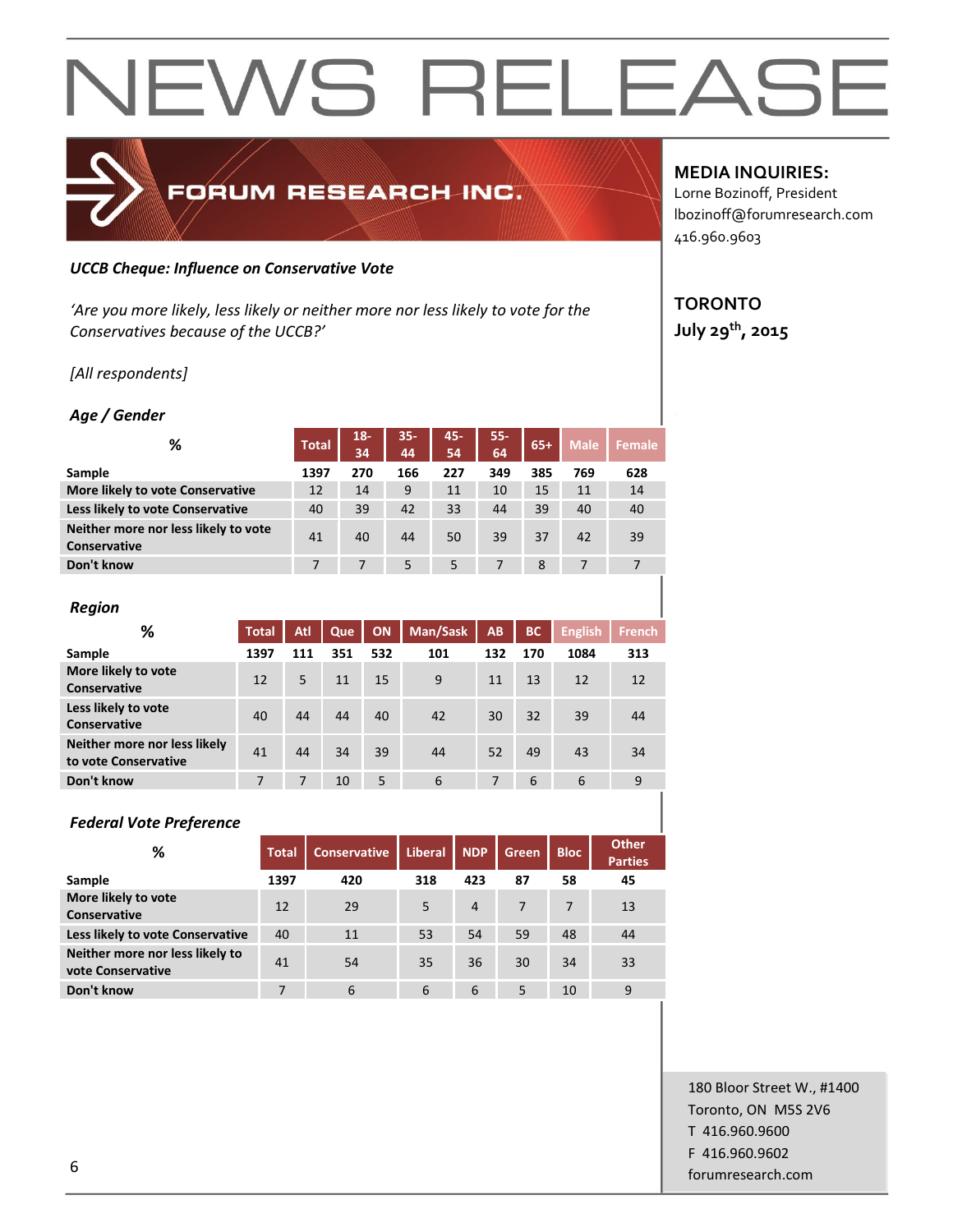### FORUM RESEARCH INC.

#### **MEDIA INQUIRIES:**

Lorne Bozinoff, President lbozinoff@forumresearch.com 416.960.9603

#### *Children / UCCB*

| ℅                                                    | <b>Total</b> | Children -<br><b>Yes</b> | Children -<br><b>No</b> | <b>Received</b><br><b>UCCB - Yes</b> | <b>Received</b><br><b>UCCB - No</b> |
|------------------------------------------------------|--------------|--------------------------|-------------------------|--------------------------------------|-------------------------------------|
| Sample                                               | 1397         | 347                      | 1050                    | 296                                  | 1038                                |
| More likely to vote<br>Conservative                  | 12           | 18                       | 10                      | 17                                   | 11                                  |
| Less likely to vote<br>Conservative                  | 40           | 36                       | 41                      | 36                                   | 41                                  |
| Neither more nor less likely to<br>vote Conservative | 41           | 40                       | 41                      | 42                                   | 41                                  |
| Don't know                                           | 7            | 5                        | 7                       | $\overline{4}$                       | 7                                   |

#### **TORONTO**

**July 29th, 2015**

180 Bloor Street W., #1400 Toronto, ON M5S 2V6 T 416.960.9600 F 416.960.9602 forumresearch.com and the contract of the contract of the contract of the contract of the contract of the contract of the contract of the contract of the contract of the contract of the contract of the contract of the cont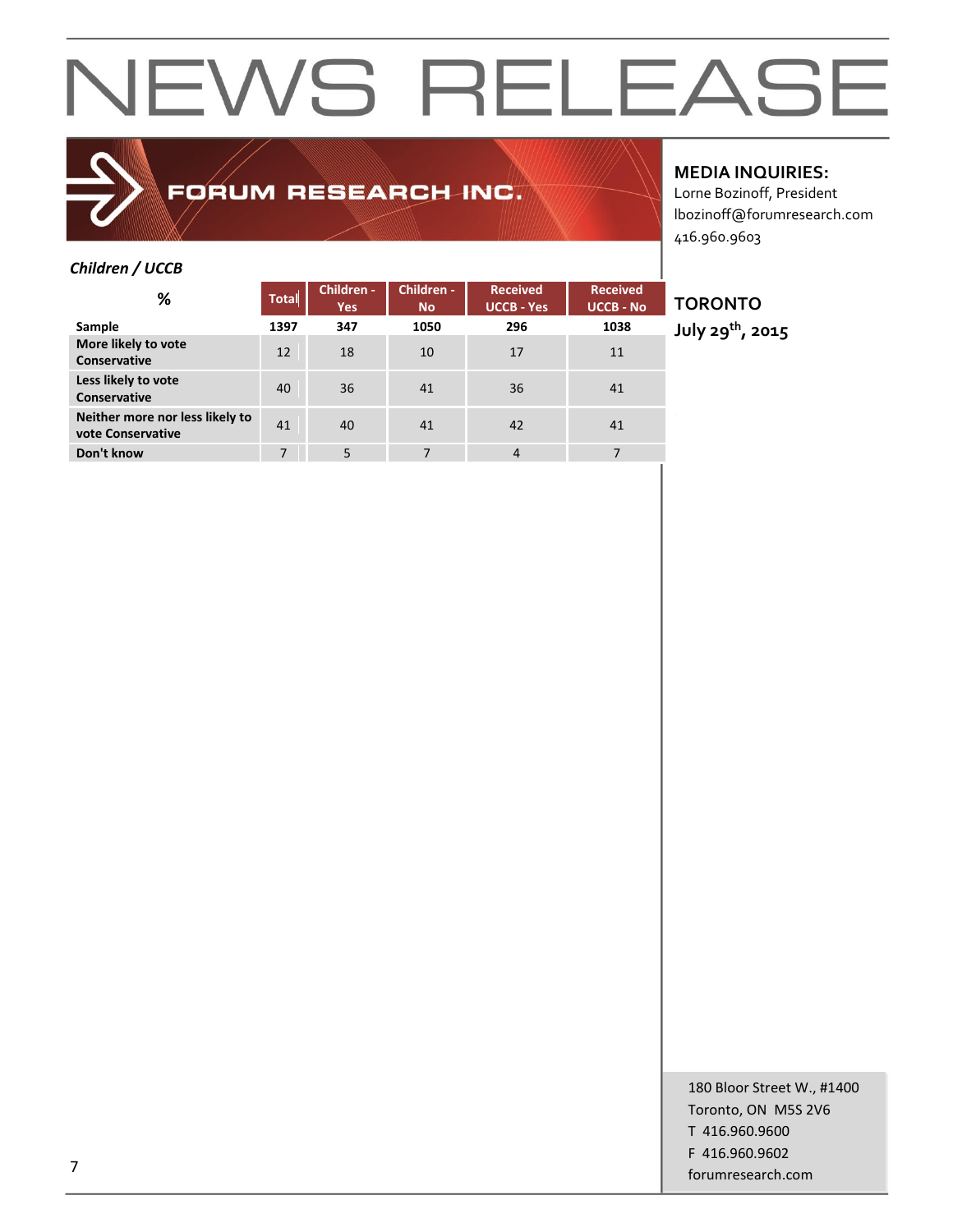#### *UCCB Cheque: Genuine Effort or Election Ploy*

*'Is the UCCB a genuine effort to help parents with children or is it just an election ploy to buy votes?'*

FORUM RESEARCH INC.

*[All respondents]*

#### *Age / Gender*

| %                                                | <b>Total</b> | $18-$<br>34 | $35 -$<br>44 | 45-<br>54      | $55-$<br>64 | $65+$ | <b>Male</b> | <b>Female</b> |
|--------------------------------------------------|--------------|-------------|--------------|----------------|-------------|-------|-------------|---------------|
| Sample                                           | 1397         | 270         | 166          | 227            | 349         | 385   | 769         | 628           |
| Genuine attempt to help parents<br>with children | 26           | 22          | 26           | 30             | 23          | 29    | 28          | 24            |
| Just an election ploy to buy votes               | 63           | 66          | 56           | 63             | 65          | 61    | 62          | 64            |
| Something else                                   | 6            | 9           | 11           | $\overline{4}$ | 6           | 3     | 5           | 7             |
| Don't know                                       | 5            | 4           | 7            | 3              | 5           | 7     | 5           | 6             |
|                                                  |              |             |              |                |             |       |             |               |

| <b>Region</b>                                    |              |     |                |                |                |           |                |                |                |
|--------------------------------------------------|--------------|-----|----------------|----------------|----------------|-----------|----------------|----------------|----------------|
| ℅                                                | <b>Total</b> | Atl | Que            | <b>ON</b>      | Man/Sask       | <b>AB</b> | <b>BC</b>      | <b>English</b> | <b>French</b>  |
| Sample                                           | 1397         | 111 | 351            | 532            | 101            | 132       | 170            | 1084           | 313            |
| Genuine attempt to help<br>parents with children | 26           | 22  | 23             | 28             | 22             | 31        | 27             | 27             | 23             |
| Just an election ploy to buy<br>votes            | 63           | 65  | 66             | 63             | 66             | 47        | 62             | 62             | 66             |
| Something else                                   | 6            | 8   | $\overline{4}$ | 5              | 8              | 14        | $\overline{4}$ | 7              | $\overline{4}$ |
| Don't know                                       | 5            | 5   |                | $\overline{4}$ | $\overline{4}$ | 8         | 6              | 5              | 7              |

#### *Federal Vote Preference*

| %                                                | <b>Total</b> | <b>Conservative</b> | <b>Liberal</b> | <b>NDP</b>     | Green | <b>Bloc</b> | <b>Other</b><br><b>Parties</b> |
|--------------------------------------------------|--------------|---------------------|----------------|----------------|-------|-------------|--------------------------------|
| Sample                                           | 1397         | 420                 | 318            | 423            | 87    | 58          | 45                             |
| Genuine attempt to help<br>parents with children | 26           | 61                  | 14             |                | 14    | 16          | 20                             |
| Just an election ploy to buy<br>votes            | 63           | 23                  | 75             | 85             | 78    | 74          | 73                             |
| Something else                                   | 6            | 9                   | 5              | 5              | 3     | 3           | 7                              |
| Don't know                                       | 5            | 7                   | 5              | $\overline{4}$ | 5     | 7           | $\mathbf 0$                    |

#### **MEDIA INQUIRIES:**

Lorne Bozinoff, President lbozinoff@forumresearch.com 416.960.9603

#### **TORONTO July 29th, 2015**

180 Bloor Street W., #1400 Toronto, ON M5S 2V6 T 416.960.9600 F 416.960.9602 end to the state of the state of the state of the state of the state of the state of the state of the state of the state of the state of the state of the state of the state of the state of the state of the state of the sta